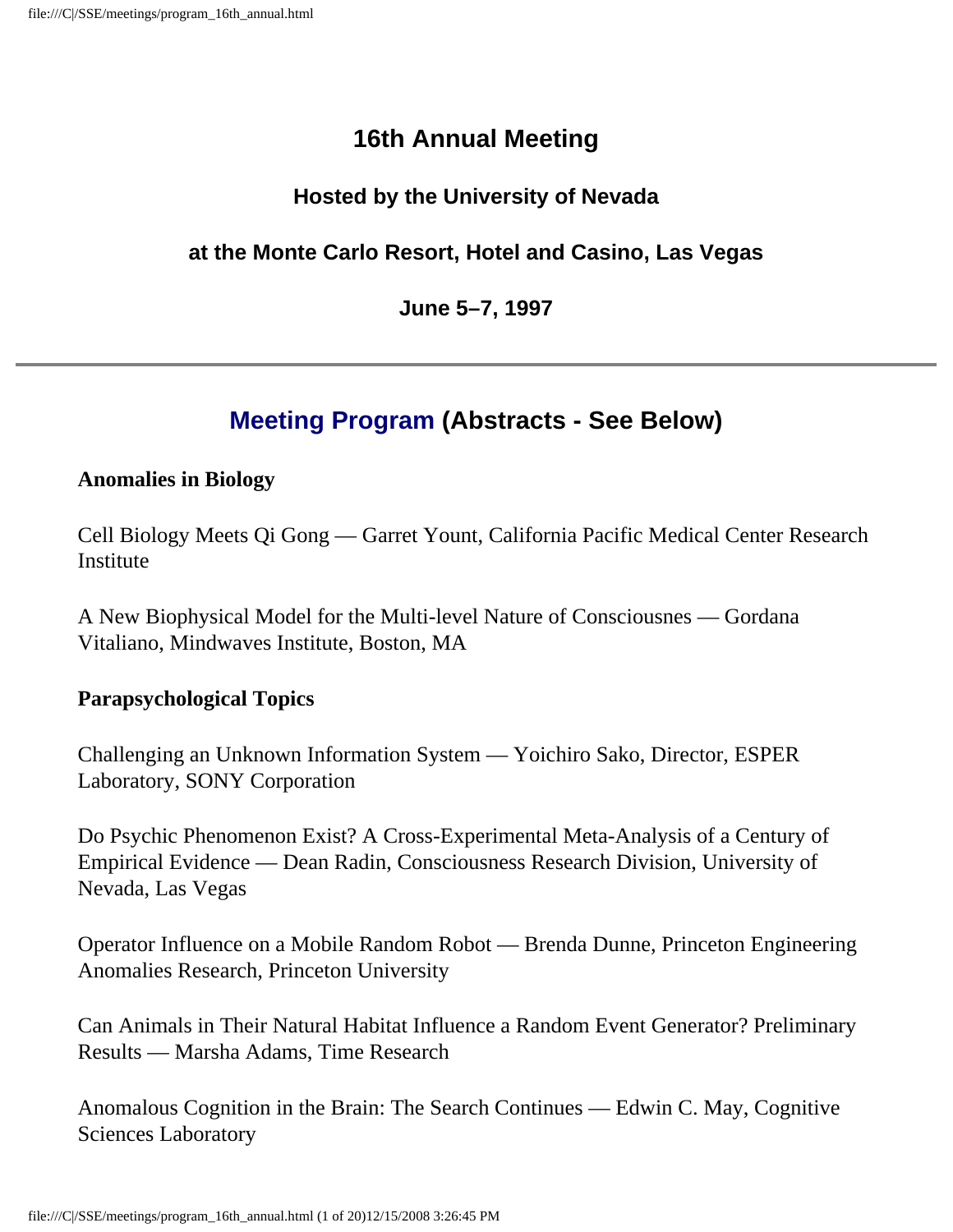Empirical Evidence Against Decision Augmentation Theory — York H. Dobyns, Princeton Engineering Anomalies Research, Princeton University

Physical Measurement of Episodes of Focused Group Energy — William D. Rowe

Evidence that Free Response Anomalous Cognitive Performance Depends Upon Local Sidereal Time and Geomagnetic Fluctuations — S. James P. Spottiswoode and Edwin C. May, Cognitive Sciences Laboratory

Laboratory Analysis of Objects Appearing During Sessions with A Brazilian "Sensitive" — Stanley Krippner, Saybrook Graduate School and Research Center

#### **Controversies in Anthropology**

The Eastern Harbor of Alexandria, Egypt: A 16-Year Case Study in Science, the Media, and the Anomalous — Stephan Schwartz

Ancient Symbols for Radiation — Marsha Adams, Time Research

FieldREG Measurements in Egypt: Resonant Consciousness in Sacred Sites — Roger Nelson, Princeton Engineering Anomalies Research, Princeton University

#### **Topics Associated with Anomalous Aerial Phenomena**

Unidentified Flying Objects: A Genuine New Phenomenon — Jacques Vallee

UFOs and human physiological effects — John Schuessler, Center for UFO Studies

National Institute for Discovery Science — John Alexander, Director, National Institute for Discovery Science

An Astronomical Analysis of a Catalog of UFO Reports — Peter A. Sturrock, Center for Space Science and Astrophysics, Stanford University

UFOs: Debate on Proof — Jean-Jacques Velasco

#### **Sociology of Studying Anomalous Phenomena**

Paranormal Professionals — Barry Markovsky, Professor of Sociology, University of Iowa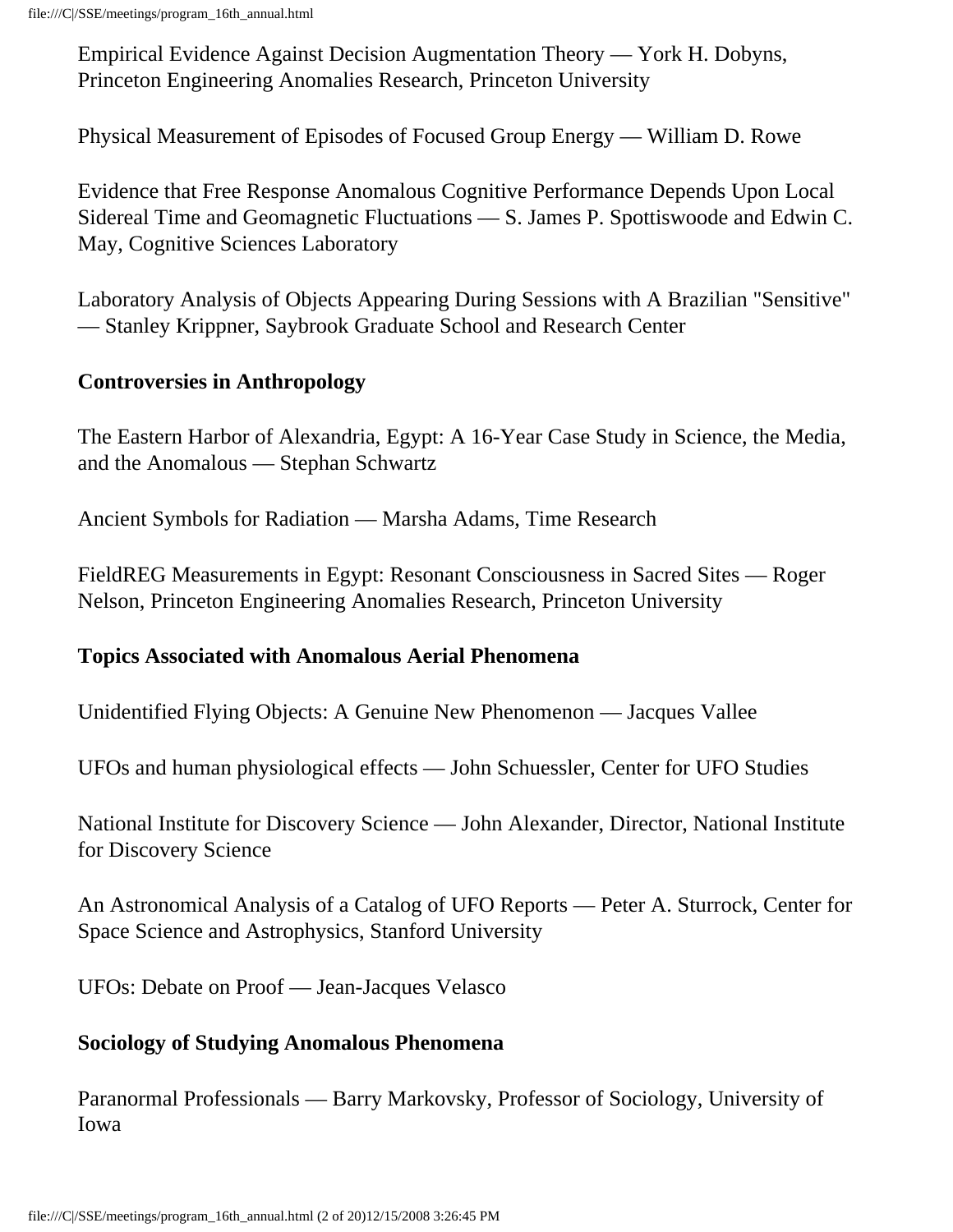Paradigmatics and Anomalistics: The Role of Scientific Anomalies in Precipitating Paradigm-Shifts — Roger Wescott, Past President, Linguistic Association of Canada and the United States

Changes in Students' Beliefs About Consciousness and Reality — Imants Baruss, University of Western Ontario

# **Society for Scientific Exploration 16th Annual Meeting Abstracts**

## **Do Psychic Phenomena Exist? A Cross-Experimental Meta-Analysis of a Century of Empirical Evidence**

### **Dean I. Radin**

### **Consciousness Research Division, Harry Reid Center, UNLV**

Starting around 1880, scientists began to use controlled laboratory methods to investigate two classes of anomalies associated with human consciousness: anomalous perceptual experiences and anomalous energetic effects. These phenomena were labeled telepathy, clairvoyance, precognition, and psychokinesis, and over the last century hundreds of scientists have reported thousands of experiments, involving tens of thousands of participants and millions of repeated trials.

From the beginning, researchers were frustrated at the difficulty of easily replicating the reported phenomena in the lab. This led many orthodox scientists to question the existence of the phenomena and even the legitimacy of parapsychology as a proper scientific discipline. Today, through the development of meta-analytic concepts and techniques, we can look back at the database of parapsychological experiments and form a quantitative assessment of the cumulative evidence.

The results show that by the same standards used in many scientific disciplines to establish empirical proof, the results are unequivocal: psychic phenomena exist. Even lifelong, informed skeptics now admit that the evidence is worthy of serious scientific attention, and they concede that no plausible normal alternatives can be suggested to explain away the empirical results. The evidence leading to this conclusion and the dramatic shift in the skeptical position will be discussed.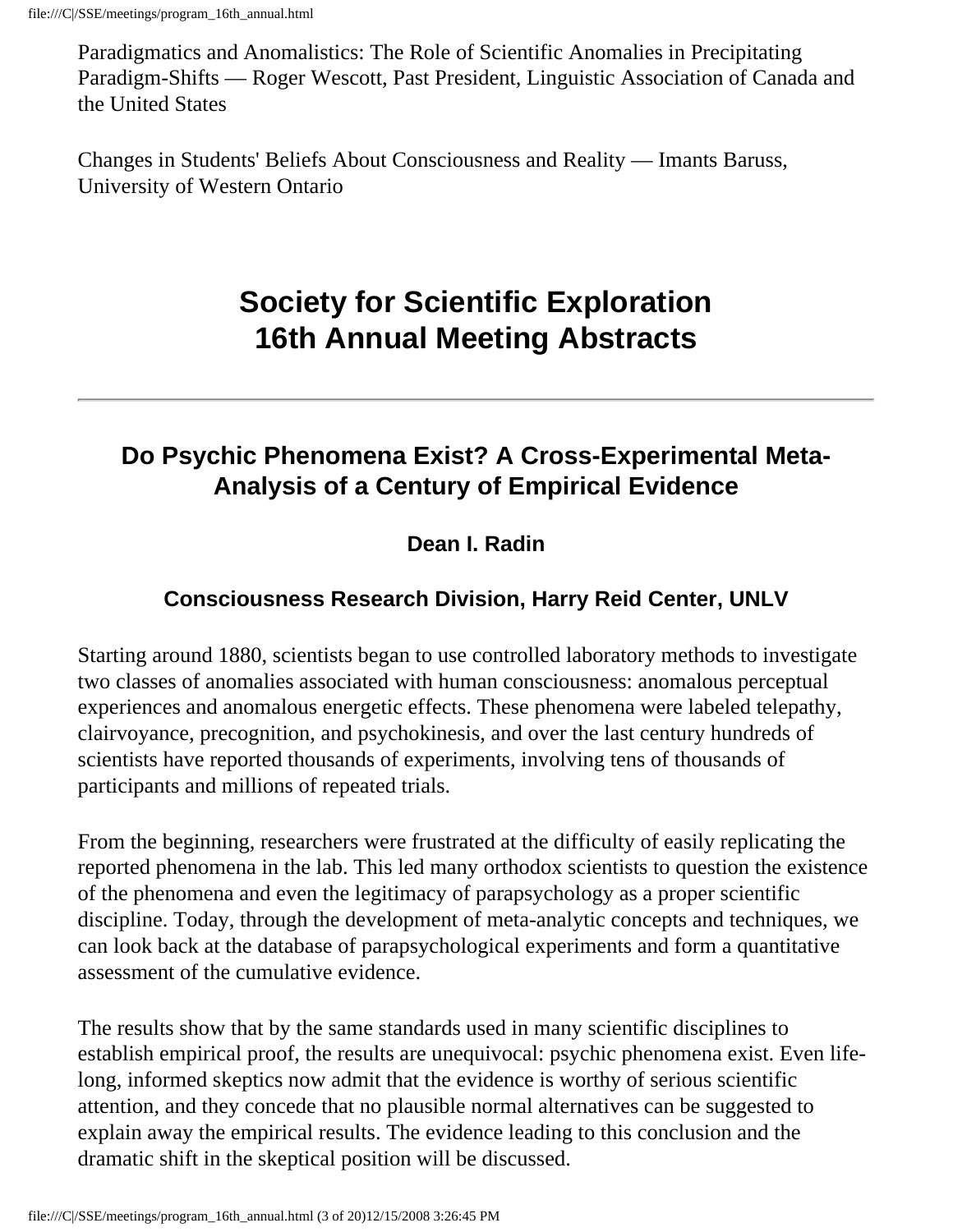### **Cell Biology Meets Qi Gong**

#### **Garret L. Yount Geraldine Brush Cancer Research Institute California Pacific Medical Center Research Institute**

#### **Yifang Qian**

and

#### **Helene S. Smith Adjunct Professor of Medicine, University of California, San Francisco**

Practitioners of Qi Gong maintain that the intentional mind can influence Qi, an energy distinct from the four recognized forces of physics, which in turn can influence the physical body and promote healing. Such claims of psychokinesis are met with skepticism by most Western scientists. Considering the advances in psychoneuroimmunology, even clinical studies demonstrating that Qi Gong can beneficially affect many functions of the body do not require an explanation outside the current scientific paradigm. We endeavored to design an in vitro protocol to eliminate the element of psychological cueing and test a healer's ability to influence biological parameters of human cells from a distance. The most difficult experimental design question was to determine the type of intentionality most appropriate for a healer to maintain toward cultured cancer cells isolated from a now deceased patient, a concept that held little meaning in the world view of the practitioners.

### **The Eastern Harbor of Alexandria, Egypt: A 16 Year Case Study in Science, the Media, and the Anomalous**

#### **Stephan Schwartz**

Sixteen years ago, at the Conference on Underwater Archaeology, 11 January 1980, in Santa Fe, New Mexico, the author presented a paper, "A Preliminary Survey of the Eastern Harbor, Alexandria, Egypt." It described the use of a consensual anomalous perception technology designed for the practical use of remote viewing in archeology; the results of fieldwork based on the hypotheses developed from this intuitive data; and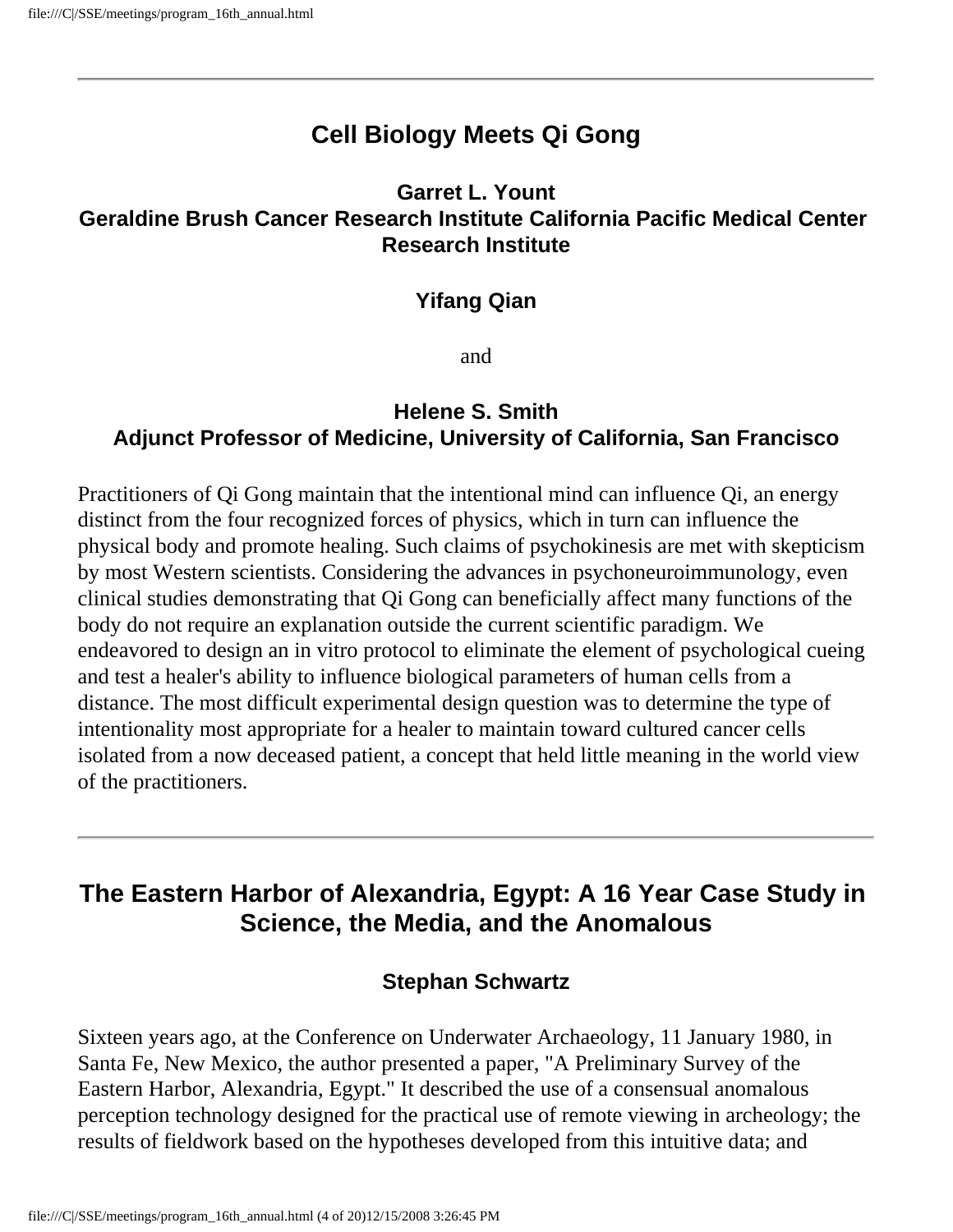comparisons between anomalous remote perception and electronic remote sensing, specifically side scan sonar.

This paper was the first of a series of papers over the next year at meetings held by the American Research Center in Egypt, in San Francisco, the Southwestern Anthropology and Transpersonal Anthropology Associations in Santa Barbara, and the Parapsychological Association at Syracuse University.

Beginning in 1996, and continuing to the present, a French-Egyptian team, including some of the same Egyptian researchers involved with the earlier fieldwork, has been announcing the discovery of these same sites, and many of the same artifacts, without any apparent reference to the earlier work. This paper presents a case study of how both the scientific establishment and the media react and interact with one another in the face of successful but anomalously derived results in science.

### **Challenging an Unknown Information System**

#### **Yoichiro Sako ESPER Laboratory, Sony Corporation**

As the 21st century draws nearer, we can see that society's materialistic values, fostered in many respects by modern science and technology, have become outdated and unworthy. It is clear that we have come to another turning point in history and science. What we require to meet the challenges of these unpredictable and confusing times is a new paradigm to guide a new age. I believe that the key to this new paradigm lies in the research of biological, mental, and spiritual phenomena such as "Qi" and other psychic powers that have been overlooked by modern scientists. I am going to reexamine the fundamentals of the present science-technology system, and at the same time pursue in earnest these phenomena to verify their existence.

Today, I report the outline of my research and actual experiments into such areas as clairvoyance beyond five senses, where subjects can perceive letters or drawings written on a sheet of paper which was rolled up or folded and placed in their hand or ear. Through the results of these experiments, I prove that this type of clairvoyance does indeed exist, and point out the existence of an unknown information system. I think that the results of my research could help bring about a significant revolution that might force our materialistic society to turn around, and concurrently reform the ways of modern science and technology.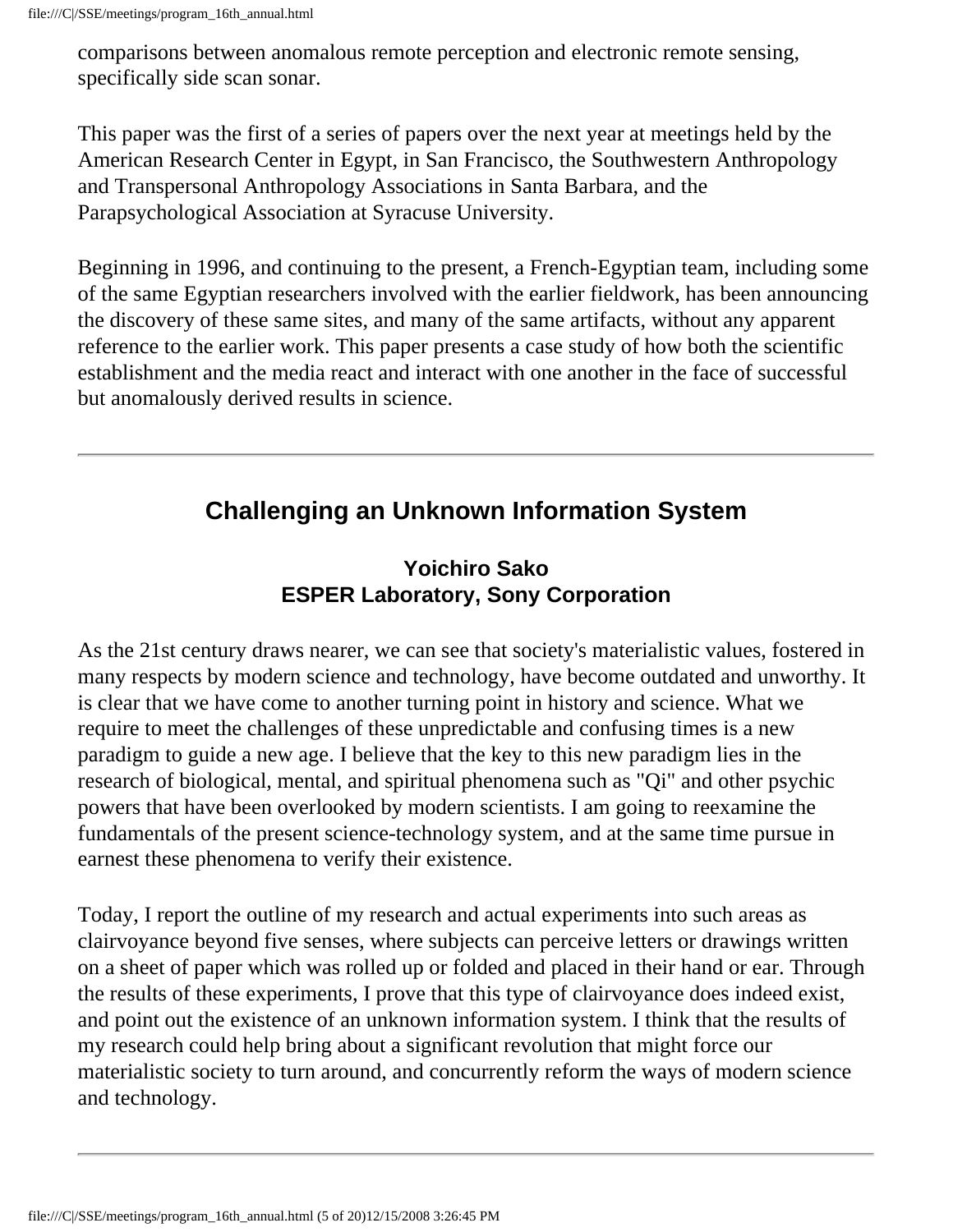## **Unidentified Flying Objects: A Genuine New Phenomenon**

#### **Jacques Vallee**

In this lecture, which will be illustrated with slides, Dr. Jacques Vallee will review both the historical evidence and the current cases that have led him to state that unidentified flying objects represent a genuine new phenomenon. He speculates that it centers on a technology that is able to manipulate both the physical environment and the psychic reality of the witnessess. He argues that this technology is not necessarily extraterrestrial in nature and that the serious analysis of such reports could give science important new insights.

### **The National Institute for Discovery Science**

#### **John B. Alexander**

In 1995, the National Institute for Discovery Science (NIDS) was founded by Robett Bigelow in Las Vegas, Nevada. NIDS represents a continuation of Mr. Bigelow's long standing interest and support of research into selected phenomena. Through a series of meetings held in Santa Fe, New Mexico, Mr. Bigelow and I surveyed a number of leading scientists who were open to the study of phenomenology. A subset of attendees were selected to become inaugural members of a world-class Science Advisory Board (SAB). Subsequently, a few other members joined the SAB which provides the backbone of technical review of NIDS research projects.

A mission statement was carved out. It states that NIDS is interested in the study of whether or not there is any scientific evidence for the survival of consciousness beyond bodily death. The second topic is broadly defined as research into aerial phenomena and related topics. The goal is to provide the public with high-quality information based on rigorous scientific research. The publication qualifications are that material must meet peer-review journal standards.

NIDS is a privately funded, not-for-profit organization. The resources are sufficient to facilitate high-quality research projects. NIDS generally generates programs internally and does not invite unsolicited external proposals.

## **UFOs and Human Physiological Effects**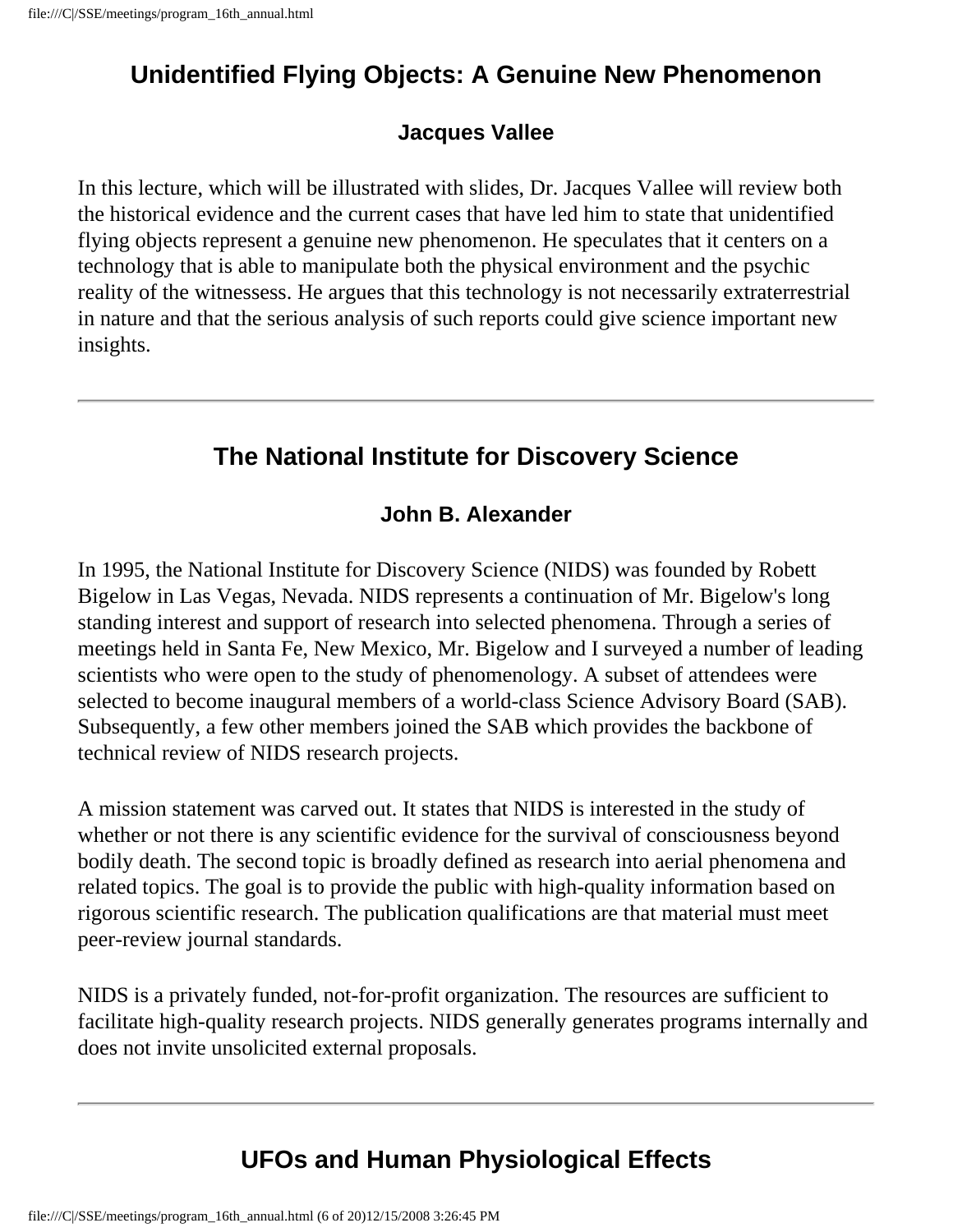#### **John F. Schuessler, Center for UFO Studies**

A significant number of UFO reports contain information suggesting that human physiological effects are caused by the UFO encounter. It this assertion is true, then we have an opportunity to provide the "proof" of UFO reality sought by most researchers if we can properly amass and utilize the results of the investigations. Historically, the collection of information related to human physiological effects in UFO cases was of secondary interest to the investigator. The primary focus of investigations was on information about when and where the event occurred and a description of the UFO itself. This is generally true except in cases where extreme medical effects were evident. The challenge now is to improve the quality of the medical evidence collected by UFO investigators. This paper will discuss some of the problems associated with the collection of the data and what might be done to improve the data base of the future.

### **Paranormal Professionals**

#### **Barry Markovsky University of Iowa**

I will discuss the initial findings from a unique new study. Based on ratings by members of their own professions, we compiled exhaustive lists of the leading parapsychologists in the U.S., Great Britain and Europe. We then arranged and conducted in-depth one-on-one interviews with the great majority of these experts, and administered a "professional network" questionnaire. Interviews provide comparative data on respondents' personal and professional backgrounds, experiences and beliefs pertaining to a variety of paranormal topics, sources of early influence, and views on current issues and problems in the field of parapsychology. The professional network questionnaire provides information on the structure of relationships among and between parapsychologists and skeptics along five different dimensions. When combined with our current research employing a sample of psychologists, we plan to test hypotheses regarding differences in the network structures of "mainstream" versus "peripheralized" scientific disciplines.

# **The Biological Century**

#### **Gregory Benford, Professor of Physics University of California, Irvine**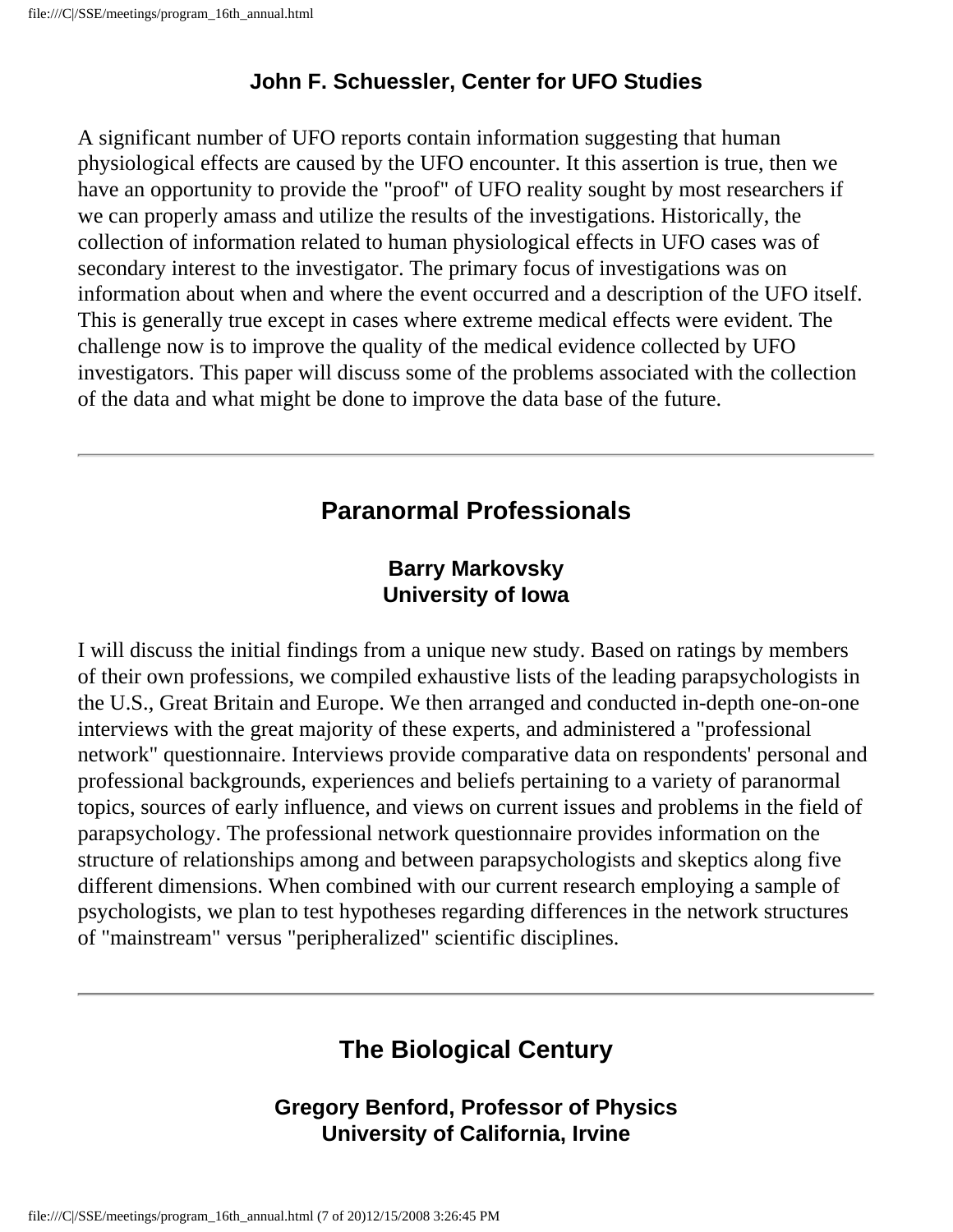As the millennium approaches like an overloaded freight train, fat with metaphor, we shall see many attempts to peer beyond the veil of that magical number, 2000. (For purists, 2001.) Many try to do linear extrapolations from current trends. Others assume, like southern Californian weather forecasters, that tomorrow will be pretty much like today, only more crowded. Perhaps the best approach uses analogy. Could our century have been foretold in the 1890s?

First, recall that the nineteenth century was dominated by the metaphors and technological implication of two sciences: chemistry and mechanics. Clearly, physics has dominated our century. Even now, as the century wanes, physicists remain our scientific Brahmins. Yet in our growing environmental problems and the rapid advances in their laboratories, far from the physics departments of the great campuses, biology has turned aggressively useful.

By analogy, we may stand on the threshold of the Biological Century. Like the 1890s, our decade bristles with striking biological inventions. Conceptual shifts will surely follow. Beyond 2000, the principal social, moral, and economic issues will probably spring from biology's metaphors and approach, and from its cornucopia of technology. Bio-thinking will inform our world and shape our vision of ourselves. I shall treat a few out standing problems and try to see how they will produce major social dislocation

## **A New Biophysical Model For The Multi-Level Nature Of Consciousness**

#### **Gordana Vitaliano, M.D. Mindwaves Institute, P.O. Box 41, Boston, MA 02199 mindwaves@vxm.com**

The central task of our new integrative model of consciousness is understanding the biophysical structure of the multileveled nature of consciousness, which was empirically recognized and described by many ancient civilizations. Our model proposes that various levels of consciousness are products of evolutionary development. The psychological development and functional specialization of the neural structures are associated with the biological development and myelinization of brain structures. Thus, the occurrence of different levels of consciousness is accompanied by development of specific structures in the central nervous system. Our comparative analysis of phylogenetic and ontogenetic development of the brain and its structures uncovers the multileveled manifestation of human consciousness.

Consciousness manifests dualistic properties that are paraconceptual by ordinary concepts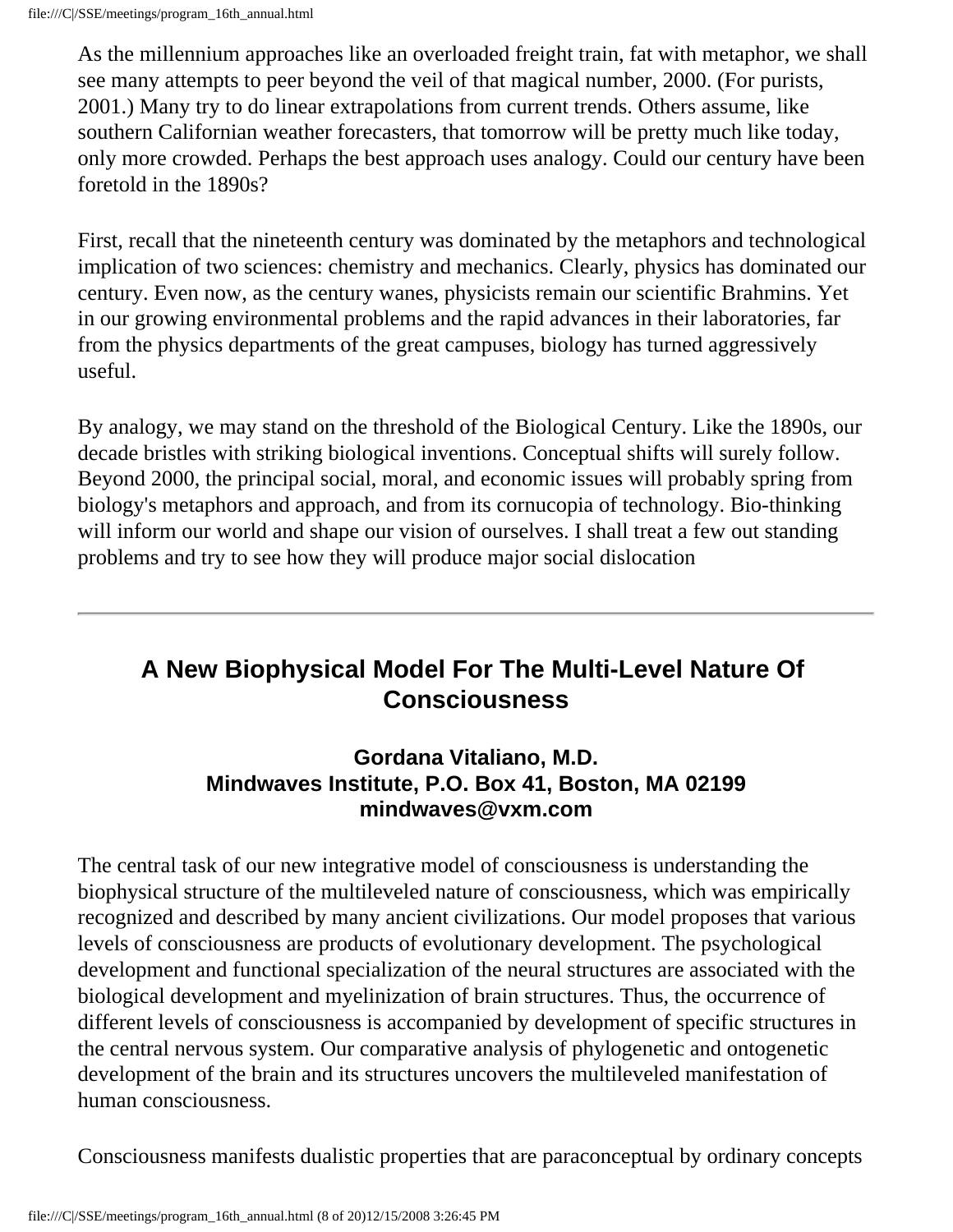of space and time. Thus, a traditional dichotomy exists between biological and psychological models of consciousness. Neuroscientists often describe the fast parallel mode of neural information processing; while psychologists mostly deal with a slow serial model of consciousness. Our relativistic biophysical model appears to bridge the gap between different properties of human consciousness. The model shows that a conscious neural network is able to process information 'dualistically' — biochemically in the brain, and biophysically via brainwaves — inside the ionic "optical" neural network of the ionic system with an electromagnetic field of extremely low frequency brainwaves.

The result is Mixed Modal processing in altered states of consciousness, when a part of the ionic system is displaced from the body. This processing exhibits speeds that greatly exceed the brain's biochemical rate of execution. This is the basis of time distortion phenomena that we tested in hypnotic versus normal states of consciousness. Also, a conscious brain's neural network is able to impart its knowledge to another near by brain's neural network via ELF electromagnetic induction, which is also the basis of some healing phenomena that we tested experimentally.

### **Can Animals In Their Natural Habitat Influence A Random Event Generator? Preliminary Results**

#### **Marsha H. Adams Time Research**

Instinct plays an important role in the behavior of animals in their natural habitat (wild). The character and source of instinctual information has not been well understood. It is commonly thought that instinct may be genetically encoded. Another hypothesis is there may be a shared consciousness among animals of a species. Instinct has been generally thought of as passive, that is, the animal is aware of and uses information. Recent studies by Peoch have shown there may be active component to shared consciousness in animals as well. Peoch demonstrated that groups of animals whose instincts were challenged in a mildly fearful situation, were able to influence random number generators.

The authors hypothesize that if such abilities exist, they may manifest more strongly in animals in their natural state than in domesticated counterparts. A stronger manifestation is expected due to continued exercise of instinct in order to survive in the wild. This hypotheses is tested using positive hunting/feeding instincts of wild raccoons, to influence a random event generator (REG) developed at PEAR Labs. The REG is attached to a computer which controls a feeding device. Food is dispensed when pre-set REG thresholds are exceeded. The computer monitors feeding frequency in real-time.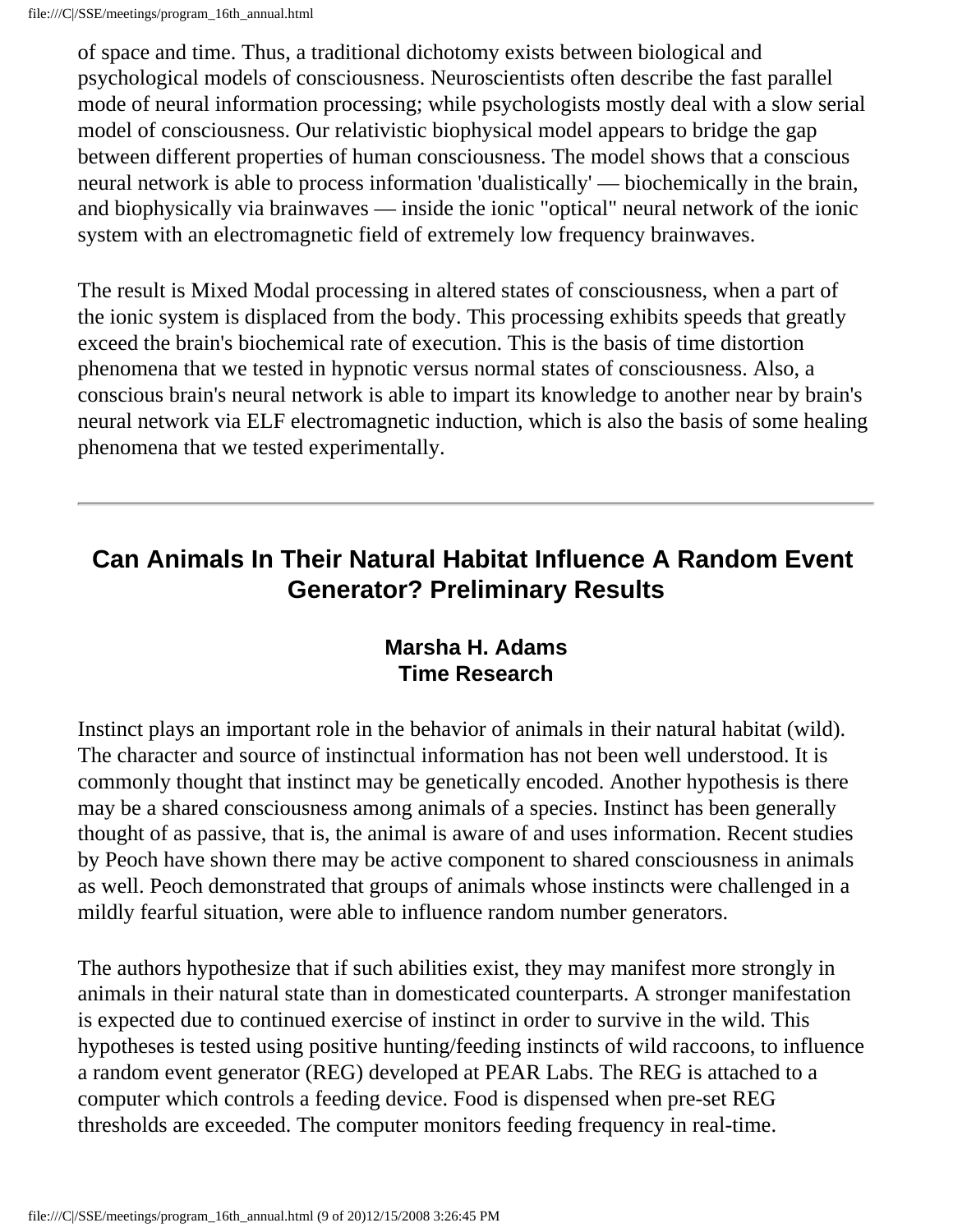The raccoons live completely free in their natural state in a California forest. They have become comfortable with the presence of certain humans accepting them and their experimental apparatus as part of the natural environment, indeed showing curiosity rather than fear of new situations. Because this unique environment is free of perceived territorial intrusion these animals are able to exercise their keenly developed instincts in a positive, non-threatening environment. This paper describes the apparatus in detail and the encouraging results of preliminary trials.

### **Contributed Talk**

### **FieldREG Measurements in Egypt: Resonant Consciousness in Sacred Sites**

#### **Roger Nelson Princeton Engineering Anomalies Research Princeton University Princeton, NJ 08544**

Over a two week period, various "sacred sites" in Egypt were visited by a group with interests in the spiritual qualities of the ancient temples, pyramids, and tombs . The group expected to engage in informal ceremonies including chanting and meditation, to pay respect to the sacred sites of the ancient Egyptians. A portable random event generator and palmtop computer were used to generate and record ongoing random sequences accompanied by time-stamped indexing and onsite notes. Preplanned hypotheses predicted anomalous deviations of the sequence during visits to the special places forming the core of the sacred sites, including the inner sanctum or Holy of Holies in the temples, and the interior chambers of the pyramids. A further prediction was made that coherence or resonance building activities of the group, including chanting and meditation in these special locations, would correlate with anomalous deviations. Both formal hypotheses were confirmed, with a combined associated probability of 2.7 x 10 e-6. Other categories of data were identified to provide context and to help distinguish the sources of the anomalous effects.

## **Enformy and Enformed Gestalts: A Radical Theory of Consciousness**

**Donald E. Watson Senior Fellow, International Society for Philosophical Enquiry**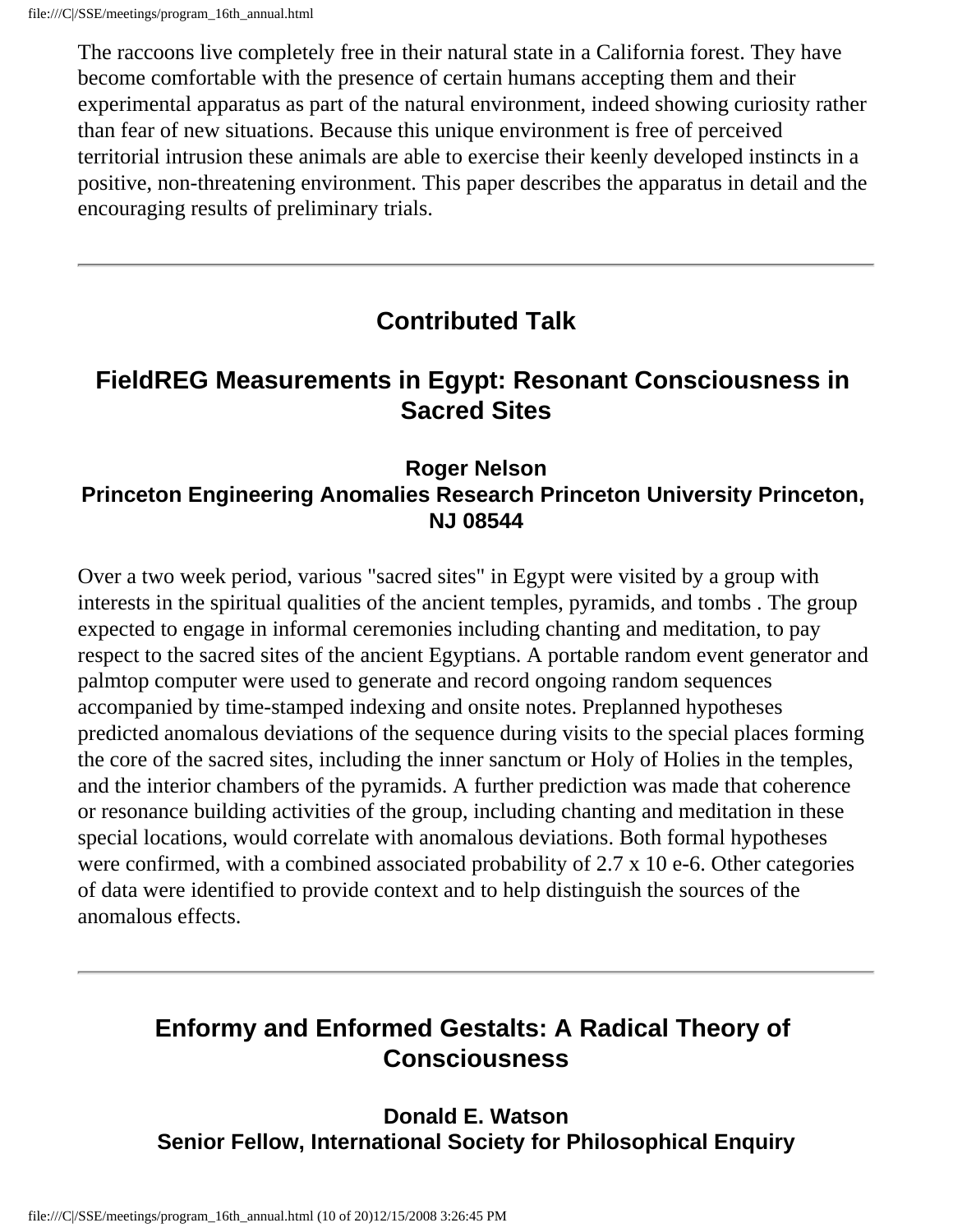#### **donwatson@compuserve.com**

The prevailing paradigms of science inhere two conserved principles: mass and energy. These paradigms correspond to a subset of the organized universe, but they do not describe organization itself. This void is filled by positing a conserved principle that is fundamental to all systems: enformy, the capacity to organize. As energy sustains work through force fields, enformy sustains organization through enformation fields, where enformation is nonrandomness. Enformation fields are continuous in spacetime, but discontinuous in space or time. Hence, enformy-dependent phenomena and noumena are nonlocal, superposed, and atemporal in three-space.

The enformy posit is foundational to the theory of enformed gestalts. A gestalt is any system--material, nonmaterial, or abstract. Gestalts are characterized by conformability, the capacity to conform to enformation. Enformy coheres gestalts by conforming their elements to enformation to realize their potential complexity, where complexity is commensurate with the number of possible configurations of their elements. Gestalts thereby conformed are denoted "enformed gestalts." Thus an enformed gestalt is the sum of its parts plus a map in spacetime that defines the relationships among those parts. Enformy provides this map through enformation fields.

Self-conformance is a property of enformed gestalts that conforms them to enformation inhered in their own subsystems, implicitly identifying these subsystems as "their own." Self-conformance is rudimentary to anthropomorphic "conscious" knowledge, selfawareness, and state-awareness, but it does not necessitate these high-order abstractions. For example, saying that a photon "knows" its own state of polarization means only that the photon self-conforms to its own state. Self-aware gestalts, denoted "ipseons," are enformy-sustained enformation fields that exist independently of any material gestalt conformed to them. The subset of ipseons that can communicate their self-awareness and state-awareness to human observers is denoted "egons."

The theory of enformed gestalts is the most parsimonious paradigm available for describing a broad range of radically related phenomena currently characterized as paranormal under prevailing scientific paradigms. These phenomena include life, "water memory," psychic healing, psychokinesis, apparitions, reincarnation, quantum entanglement, wavefunction reduction, multiple personality disorder, and the homing behavior of animals. Moreover, the theory defines the self-aware entity and describes the noumenal elements subsumed under the term "consciousness" — self-awareness, memory, emotion, cognition, extrasensory perception, and near-death and out-of-body experiences. In sum, the enformy posit and the theory of enformed gestalts comprise, not only a profound theory of organization, but a radical theory of consciousness.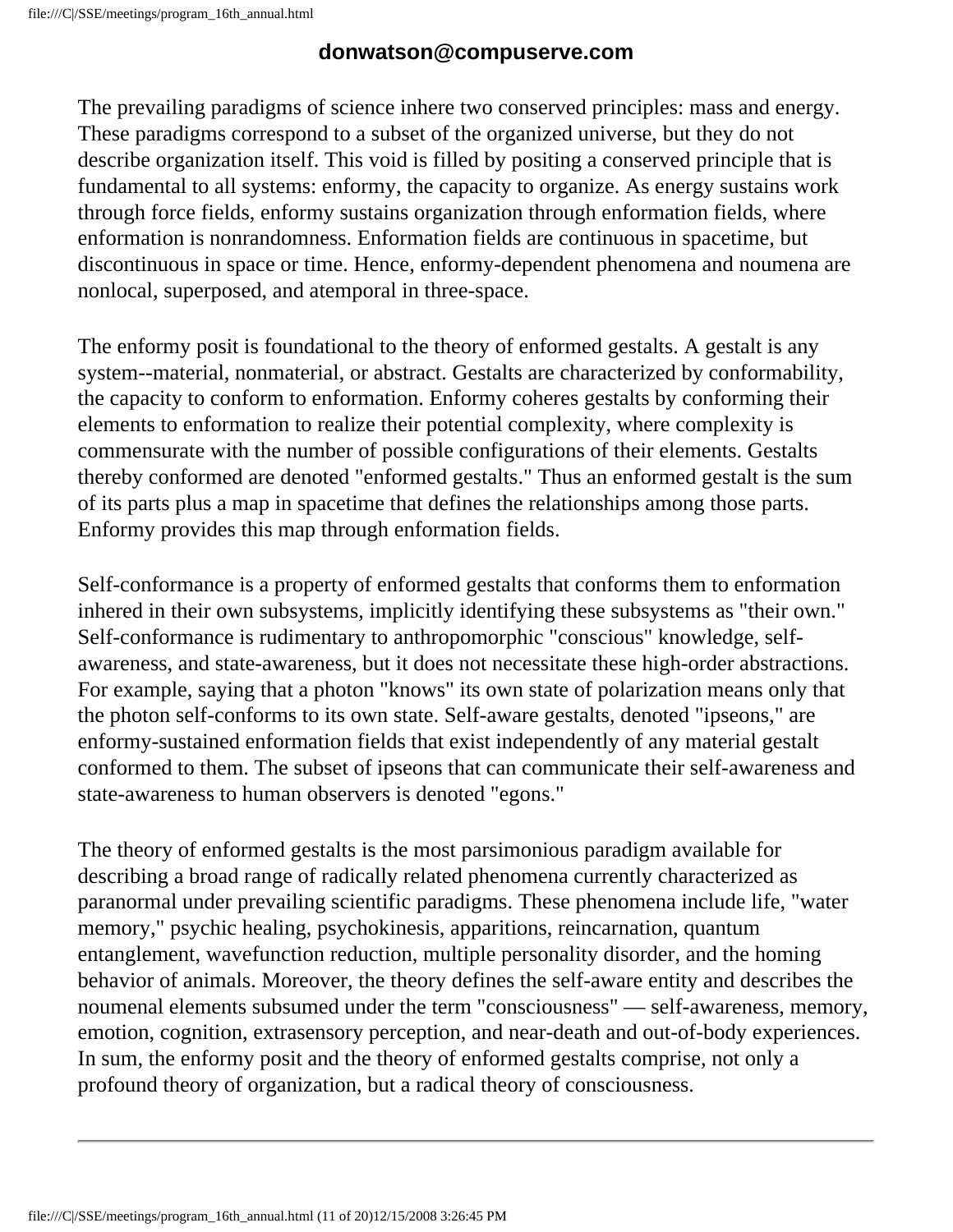## **Changes in Students' Beliefs About Consciousness and Reality**

**Imants Baruss Department of Psychology, King's College University of Western Ontario**

#### **Robert J. Moore Department of Psychology, Campion College University of Regina**

It has sometimes been remarked that there is a material-transcendental dimension underlying the Western intellectual tradition. Data gathered in 1986 from 334 academics and professionals who could potentially write about consciousness in the academic literature was used to substantiate that claim and to demonstrate the correspondence of beliefs about reality with conceptualizations of the nature of consciousness and the means by which it is to be studied. Scores in the transcendent direction were correlated with claimed occurrences of anomalous experiences such as mystical experiences and acceptance of anomalous phenomena such as extrasensory perception and reincarnation.

These data were used to create the Beliefs About Consciousness and Reality Questionnaire consisting of 38 Likert-type items. Responses by 212 participants at the conference Toward a Science of Consciousness 1996 "Tucson II" were used to confirm the reliability of the instrument.

A shift towards transcendentalism by undergraduate students in humanistic psychology and consciousness courses taught by the first author was found for the 1995-96 academic year. In both courses students were expected to examine assumptions inherent in the scientific world view and required to learn information about anomalous phenomena concerning consciousness. Students were asked to complete the Beliefs About Consciousness and Reality Questionnaire in September 1995 and April 1996. The Wilcoxon Paired Difference Signed Rank Test for  $n=19$  gave a value of  $T_2=20$  ( $p<.0$  05).

There were no significant differences on initial scores between students who remained in the course and those who dropped out. And there were no differences in scores for two other classes taught by two other instructors. These results suggest that education can play a role in creating a shift towards transcendentalism with a corresponding increased openness to anomalous phenomena.

## **Anomalous Phenomena, Physics, and Computer Science**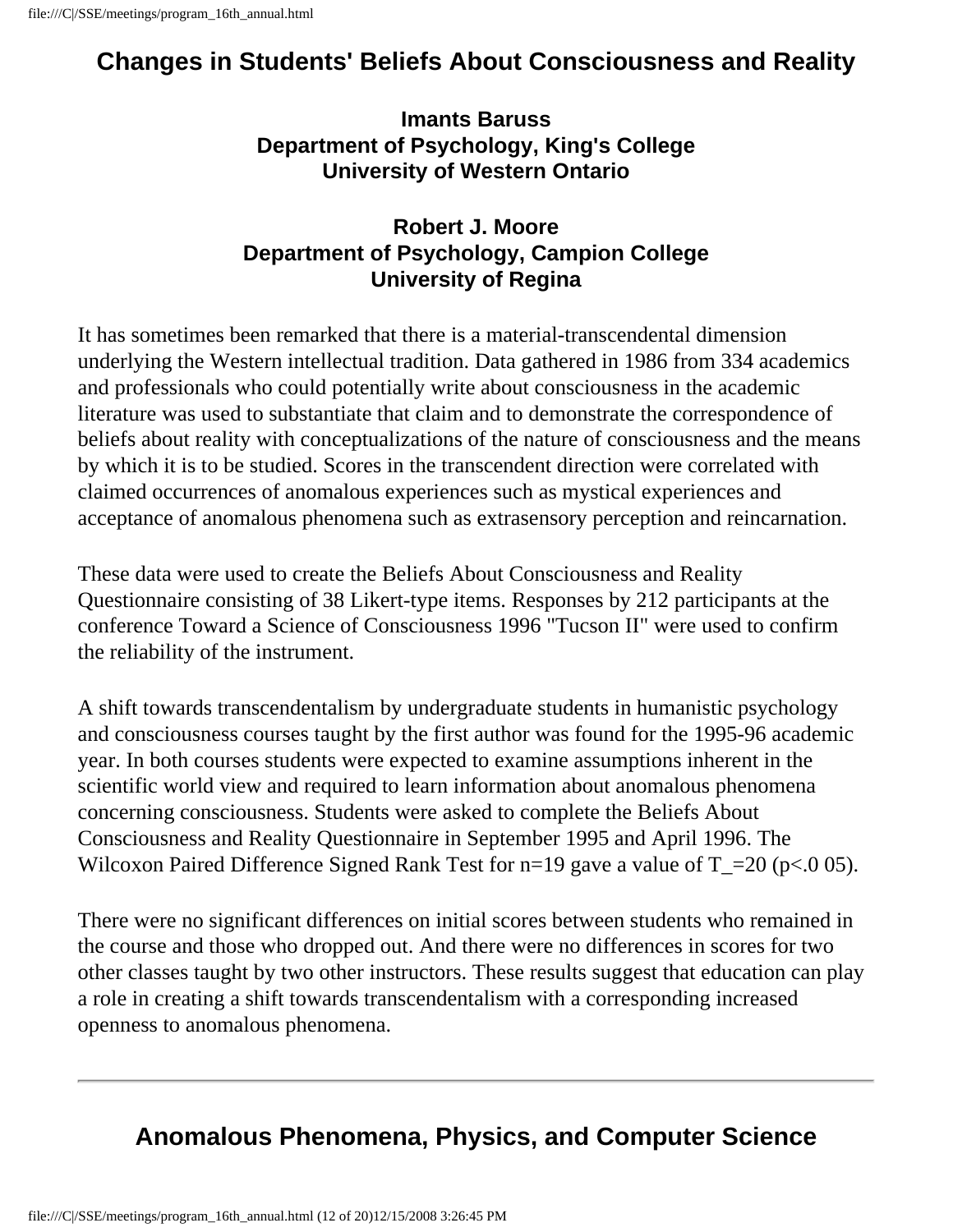#### **Richard Shoup Interval Research, Palo Alto, CA shoup@interval.com**

This talk discusses the deep connections between Physics (loosely, the science of understanding the universe) and Computer Science (the science of building new universes), and implications of this relationship for the study of the so-called anomalous phenomena found in parapsychology and elsewhere. Computing pioneer Alan Turing in 1960 gave a list of nine arguments against artificial intelligence, and then proceeded to demolish all of these save one — the argument from extra-sensory perception. New connections between quantum theory and computing can suggest ways in which psychic phenomena might occur, without breaking or even bending the existing laws of physics.

## **Ancients symbols for radiation**

#### **Marsha Adams Time Research timeres@pacbell.net**

Petroglyphs are found all over the world. Some of the symbols in these rock carvings are similar world-wide but their meaning remains elusive. The author hypothesized that one of the very common figures might be associated with radioactivity in the vicinity of the symbol. Two petroglyph sites in Arizona have been measured. Moderate amounts of radiation were found at one site and exceedingly strong radiation levels at another site. Maximum radiation readings were found close to the symbol of interest.

This paper discusses the basis for the hypothesis about the petroglyph symbol. It shows pictures of the Petroglyph sites along with graphs of the variations in the radiation readings at different locations within the two sites. It describes the nature of the radioactivity found there. A discussion follows about the known physiological effects of radioactive substances on humans and the effects radioactivity may have had on early Native Americans. The possibility is explored that these effects may have played a role in health and religion. Examples are given of inferences to radiation contained in some Native American ceremonial rituals and legends. Finally, the possibility is explored that the mysterious disappearance of certain peoples, particularly the Anasazi, may have been related to chronic radiation exposure.

## **Thermokaarst Craters on the Moon, Evidence of Permanent**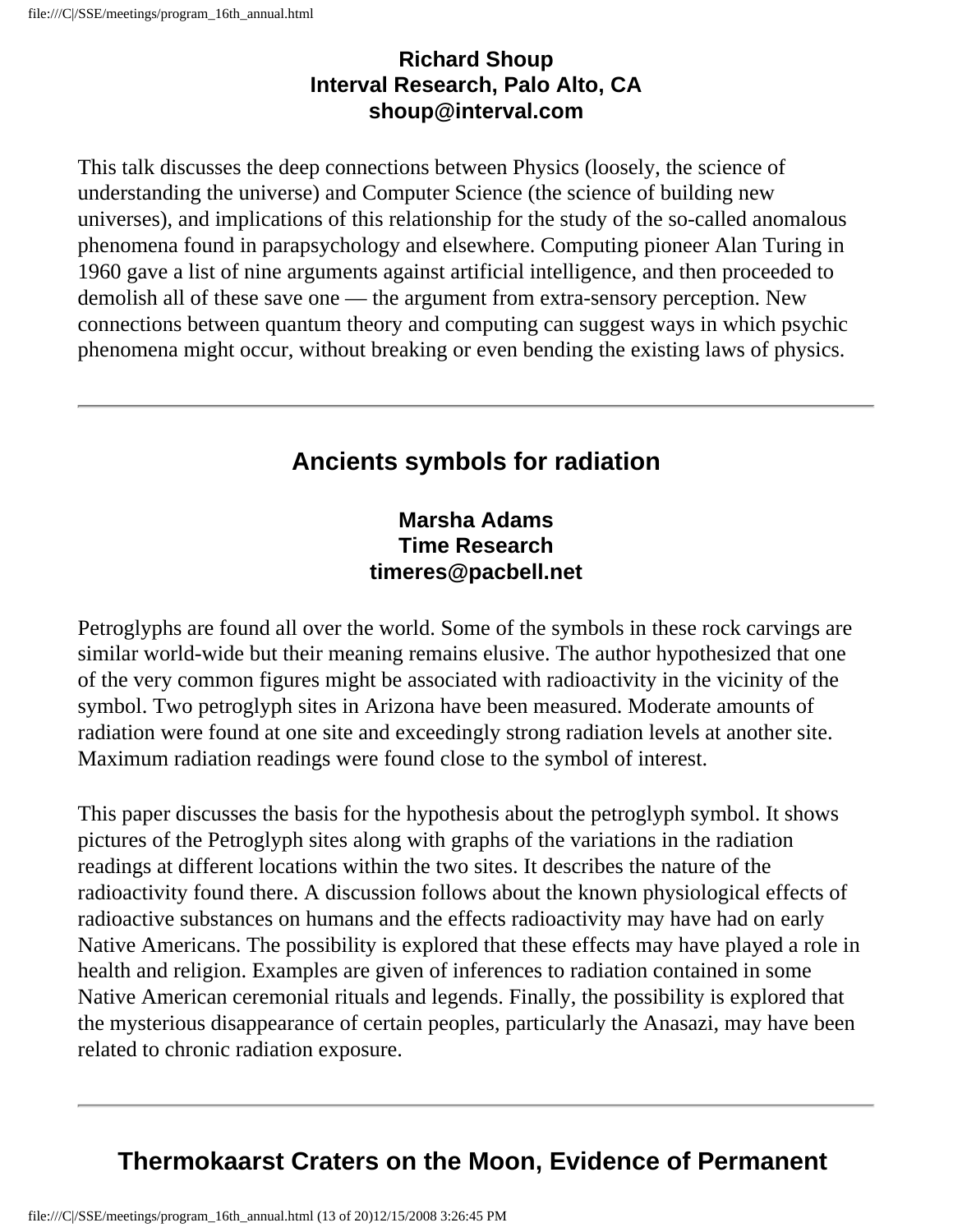### **Water?**

#### **Roger A. Hart College of Ocean and Atmospheric Sciences Oregon State University Hatfield Marine Science Center Newport, Oregon 97365**

Thermokaarst Craters near the poles of the Moon suggest that permafrost underlies the surface regolith. The standard model of Lunar regolith evolution, tilling of solid volcanic crust by meteor impacts, does not permit the presence of permafrost. Evidence from seismic studies, penetrating radar, acoustical propagation, regolith cores, and canyon mapping indicate that the Lunar regolith is at least three kilometers thick. Bed rock was not sampled during the Apollo missions. The best explanation of the lunar regolith is that it originated in the solar nebula during late stage cold accretion (Gold 1971).

Models of heat production and transport indicate that small moons and protoplanets erupt volatiles along shrinkage cracks during late stage accretion. The volatiles fractionally distill, move outward, ventilate heat, and erupt in pulses producing thermokaarst craters. It is predicted that many of these craters are still preserved on unmelted and undifferentiated surfaces throughout the solar system. Examples include: the jet ejection craters on Halley's comet, regionally patterned craters on Triton, parallel lineated craters on Phobos, and excavated canyons and chaotic terrain on Mars. A critical radius of melting, Rc, is defined as a function of concentration of radioactive elements, density of large energetic impacts, adiabatic heating, and distance from the sun during accretion.

The models suggest that molten material from a partially melted mantle erupted and formed lava flows and volcanoes on top of primordial permafrost on Mars. Episodic volatilization of Martian permafrost several kilometers thick has periodically generated atmosphere, oceans, rivers, and lakes.

# **UFOs: Debate On Proof**

### **Jean-Jacques Velasco**

1947: The first modern observations of UFOs by a civilian pilot, Kenneth Arnold, who described the strange maneuvers of objects flying in information over NorthWest America.

1997: Fifty years have gone by and stories of visions and sightings each stranger than the other have been reported; can we get away from the simple observations and common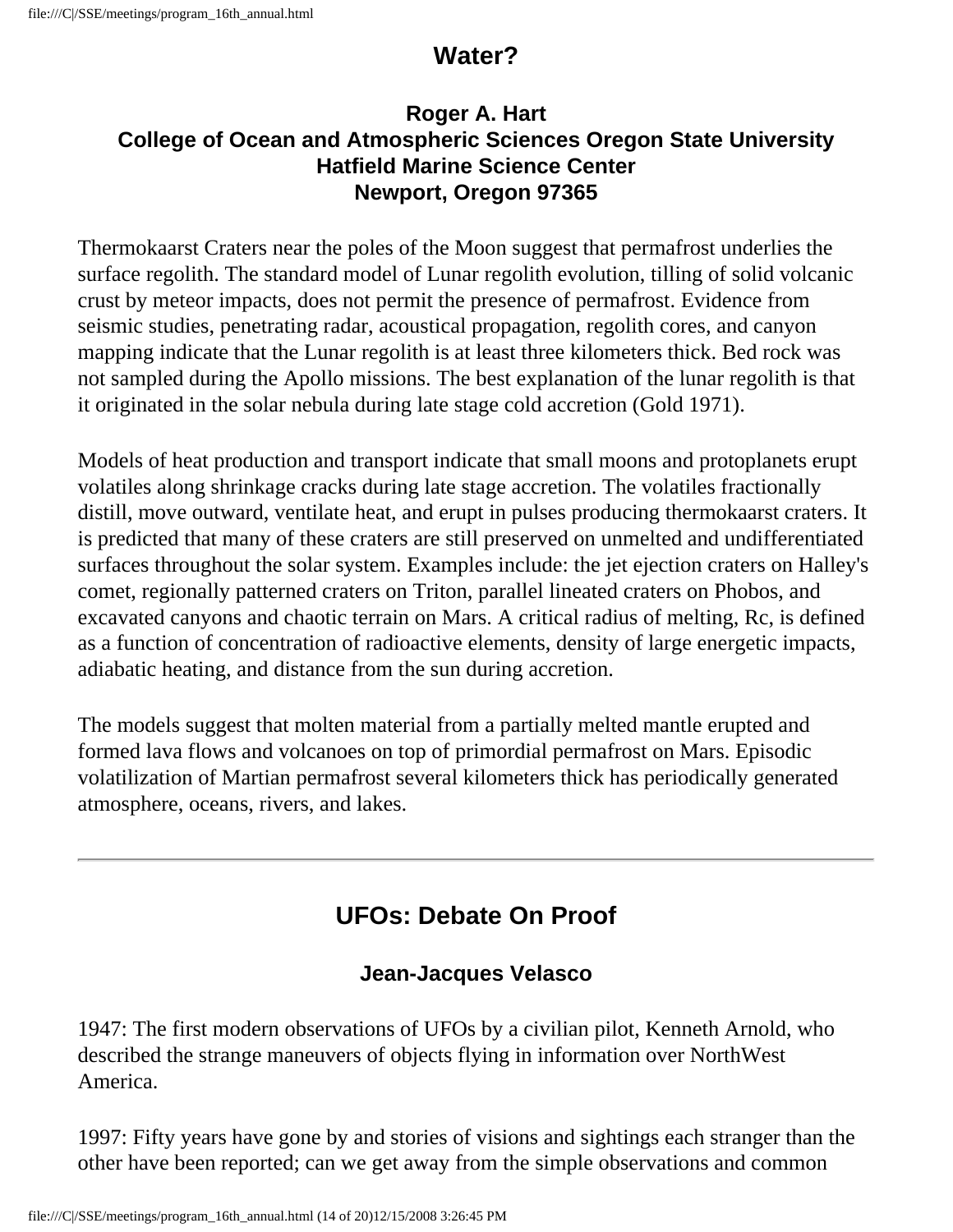beliefs which stir up worldwide public opinion when the question of UFOs is raised? Are they the fruit of our imagination conditioned by science fiction or a real phÈnomenon which still totally escapes our understanding?

To reply to the second question, scientists consider that to be studied all phenomena must be measurable and reproducible over time. Do the UFO phenomena meet these methodological principles?

As the debate now stands, we must admit that it is totally outside the criteria enabling a scientific study if only by the excesses concerning "abducted" persons, the controversy surronding the Roswell case, the passing of the Hale-Bopp comet and the dramatic collective suicides in sects, inspired by extraterrestrial truths!

Can we inspect this dilemma and serenely look at the element demonstrating the physical evidence of UFO appearances? This debate will attempt to establish that together with cases of physical traces on the ground, already described and presented to the SSE, and the TRANS EN PROVENCE cases, only aeronautical cases with visual and radar observations can attest the truth of this physical evidence wich troubles and disconcerts the mind of our contemporaries.

### **Anomalous Cognition in the Brain: The Search Continues**

#### **Edwin C. May Cognitive Sciences Laboratory**

As part of our on-going search for neurons in the central nervous system that are specialized for sensing anomalous cognition (AC), we conducted an experiment to detect event-related desynchronizations (ERD) resulting from an AC stimulus. Three receivers contributed a total of 70 trials during which both AC and EEG data were collected.

During the first five minutes of a trial, a receiver was asked to use AC silently to acquire information about a remote target while being monitored with EEG (O1, O2, P3, P4 and CZ). During the second 5-minutes, the EEG was ignored and the receiver debriefed her/ his experience from the first 5-minutes. While being monitored with EEG, the receiver was directly shown the target sequence as feedback during the last 5-minutes of the trial. The target stimuli were randomly selected from our standard pool of National Geographic magazine photographs. The stimulus sequence consisted of 1-second on followed by 2 second off periods. The on-periods were counter balanced between a photograph and a control "photograph" that was indistinguishable from the blank computer display monitor.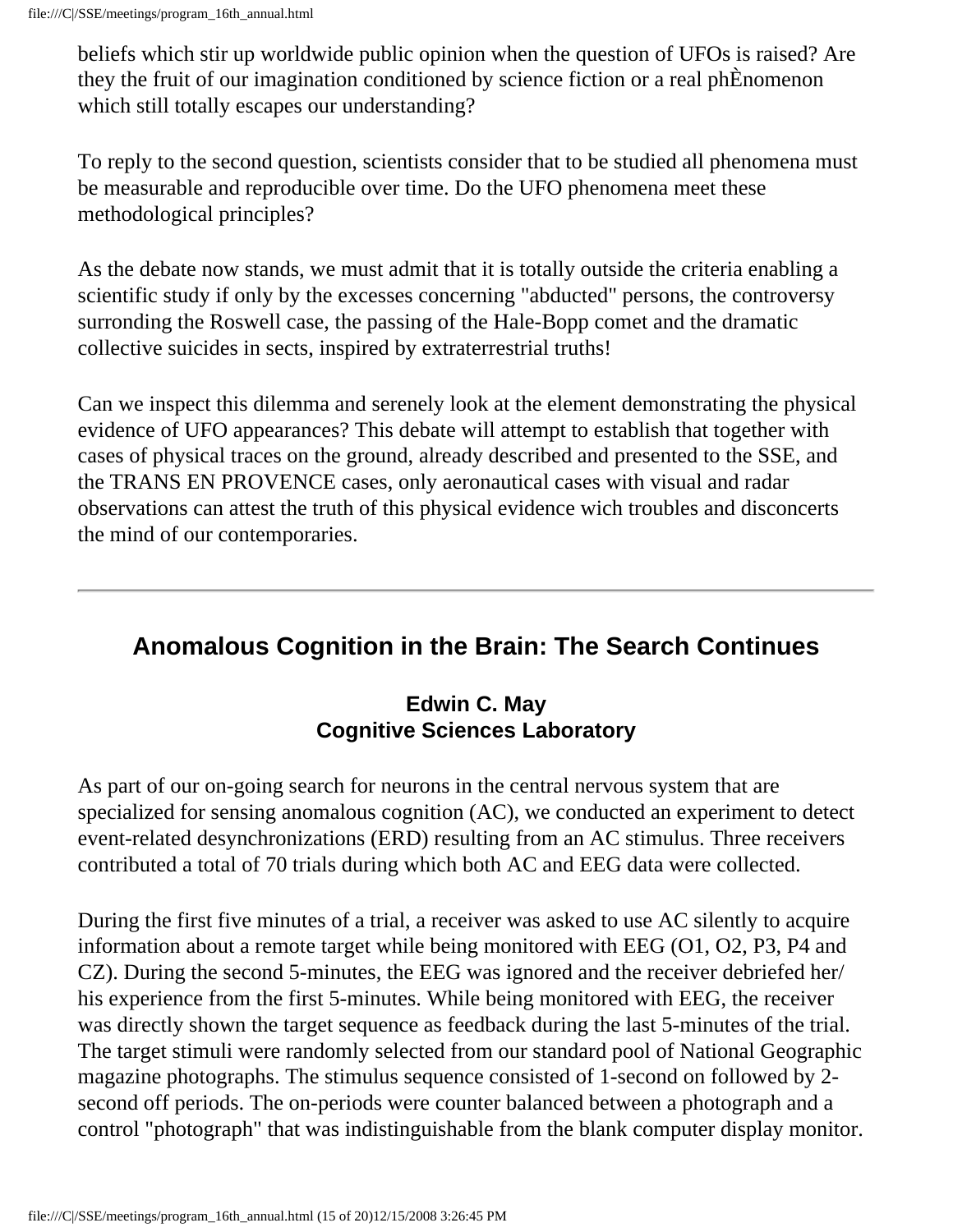The AC data, which have been blind judged by the usual rank-order method, yielded independently significant results for two of the three receivers, and the overall AC result was significant at  $p=0.006$  (ES = 0.303). We describe, in detail, the protocol of the experiment, the standard analysis to observe ERD's, and an innovative application of radar technology to the analysis of EEG data. We show an example of an ERD from the feedback portion of the trial. Finally we demonstrate that a few percent change from prestimulus alpha power is a conservative estimate of the sensitivity of the matched filter technique.

### **An Astronomical Analysis of A Catalog of UFO Reports**

#### **Peter A. Sturrock Center for Space Science and Astrophysics, Stanford University, Stanford, CA**

and

#### **L. Hatch 142 Jeter Street, Redwood City, CA 94062**

One of us (LH) has compiled a catalog of over 15,000 UFO reports. It is interesting to examine this catalog to see if the reports are in any way related to astronomical objects or events. We have examined part of this catalog to look for evidence of association with nearby planets, primarily Venus, Mars and Jupiter, and find weak but suggestive evidence for such associations.

We have also searched for any possible relationship between UFO reports with stars or other astronomical objects outside the solar system by examining the distribution of events in local sidereal time. This distribution shows a clear and statistically highly significant peak at 20h +/- 4 h LST. However, the big question is whether this peak is due to something outside the solar system or whether it is due to the combined effect of the known strong variation in report rate with local time together with a variation (for whatever cause) of the report rate with time of year. We present tests that we have carried out to try to resolve this ambiguity. At the time of preparing this abstract, the evidence seems to point towards a real sidereal effect.

## **A Double-Blind Investigation of Anomalous Perturbation of a Random Event Generat or Run At Two Different Sample Rates**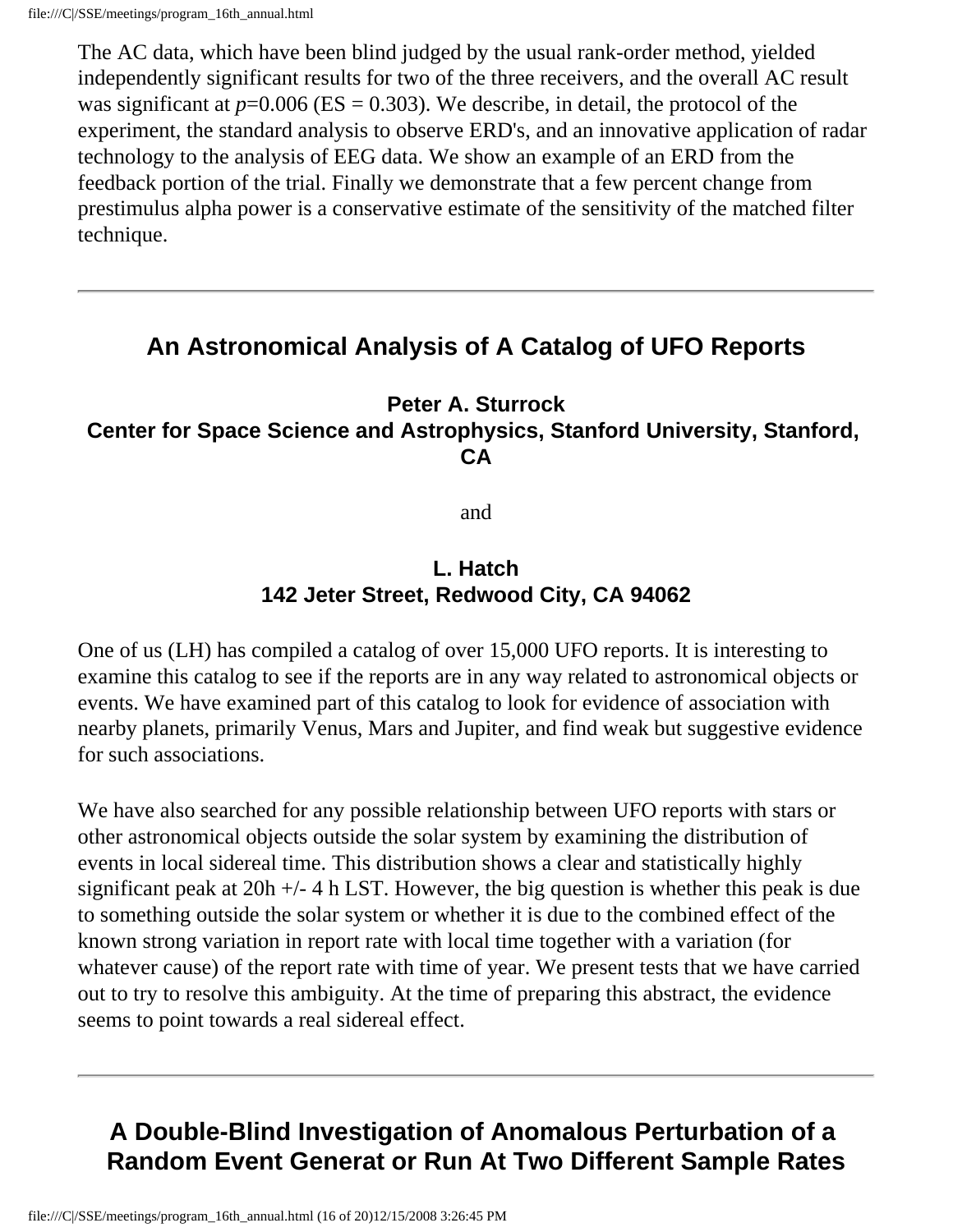#### **Michael Ibison Princeton Engineering Anomalies Research Laboratory Princeton University**

Three models of human-machine anomalies give conflicting predictions for the anomalous statistical yield. The 'bit-wise', 'time-normalized', and DAT models predict that an anomalous Z-score scales as the square-root of, respectively: the number of random bits subjected to human intention, the time invested by the human operator, and the number of operator initiations of the random process (button pushes). As a comparative test of these models we designed an experiment in which human operators were invited to affect the accumulated output of a binary random event generator wherein the method of accumulation was randomly switched between two different modes. In one mode, a "trial" equal to the sum of 200 bits was presented to the operator as the target of intention. In the other mode, the target of intention was a number distilled fro m the sum of 2,000,000 bits having the same chance statistics as the 200 bit trial. By thi s means, and by keeping the display and time between trials identical for both modes, we were able to blind both operator and experimenter to the randomly alternating method of computing the trial value. Results from more than 200,000 such trials provide significant evidence of the failure of the time-normalized and DAT models, but fail to refute the bit-wise model conclusively.

### **Use of a Double-Slit Apparatus in Experiments to Investigate Claims of Consciousness Related Anomalies**

**Michael Ibison Princeton Engineering Anomalies Research Laboratory Princeton University**

#### **Stanley Jeffers Department of Physics and Astronomy York University**

A double slit experiment in which participants were asked to reduce the fringe contrast in a Young's double-slit interference pattern has been conducted independently at two laboratories using the same apparatus. Participants at York University were explicitly invited to exert their intentionality either to direct the photon flux preferentially through one path or the other, or to obtain spatial information about the flow. Participants at Princeton University were invited simply to reduce the fringe contrast by any strategy they wished. Results from both laboratories are reported along with a description of earlier efforts to frame this experiment as a test of an extra-sensory channel for the acquisition of information.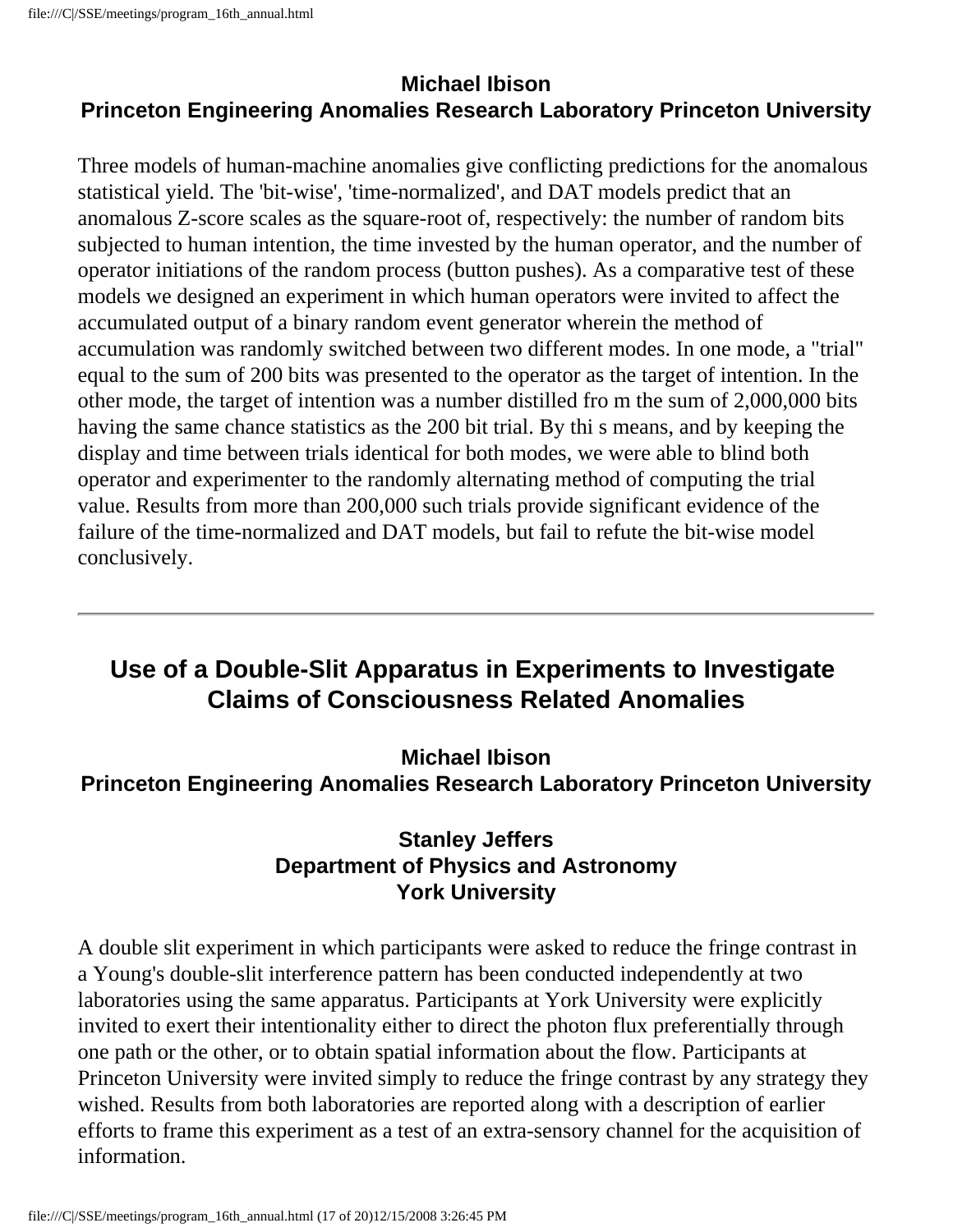## **Empirical Evidence Against Decision Augmentation Theory**

#### **York. H. Dobyns Princeton Engineering Anomalies Research Laboratory Princeton University**

A reference on the Decision Augmentation Theory (May et al, 1995) includes a claim that certain data from the Princeton Engineering Anomalies Research program support the DAT model while refuting bitwise influence models at the \$8.6 sigma level. We present here a detailed analysis of that dataset, followed by an analysis of all PEAR da ta reviewed in Jahn et al (1996), from the perspective both of DAT predictions and of an "influence" model.The \$8.6 sigma claim is shown to be incorrect and probably the result of f lawed data categorization by the analysts. Both the dataset available to May, and the overall database, are strongly inconsistent with DAT predictions while remaining consist ent with a bitwise influence model.

### **Operator Influence on a Mobile Random Robot**

#### **Brenda J. Dunne Princeton Engineering Anomalies Research Laboratory Princeton University**

An autonomous robot, driven by an on-board random event generator, executes a repertoire of random translations and rotations that compound to a stochastic twodimensional trajectory. In the experiments reported here, the robot is allowed to progress from the center to the circumference of a 48" diameter table, while its trajectory is tracked by an overhead digital camera.

Human operators, seated at the edge of the table, attempt to attract the robot to their particular azimuthal position at the table, or to repel it toward the opposite direction. Camera data are processed to provide the azimuth at which the robot actually reaches the table edge, and the length of time required to reach it. Performance Z-scores a recomputed with respect to the theoretical/calibration expectations for these variables. Initial results show a marginally significant departure of the exit angle distributions from chance expectation for the entire operator pool, overlaid with a striking male/female disparity in performance.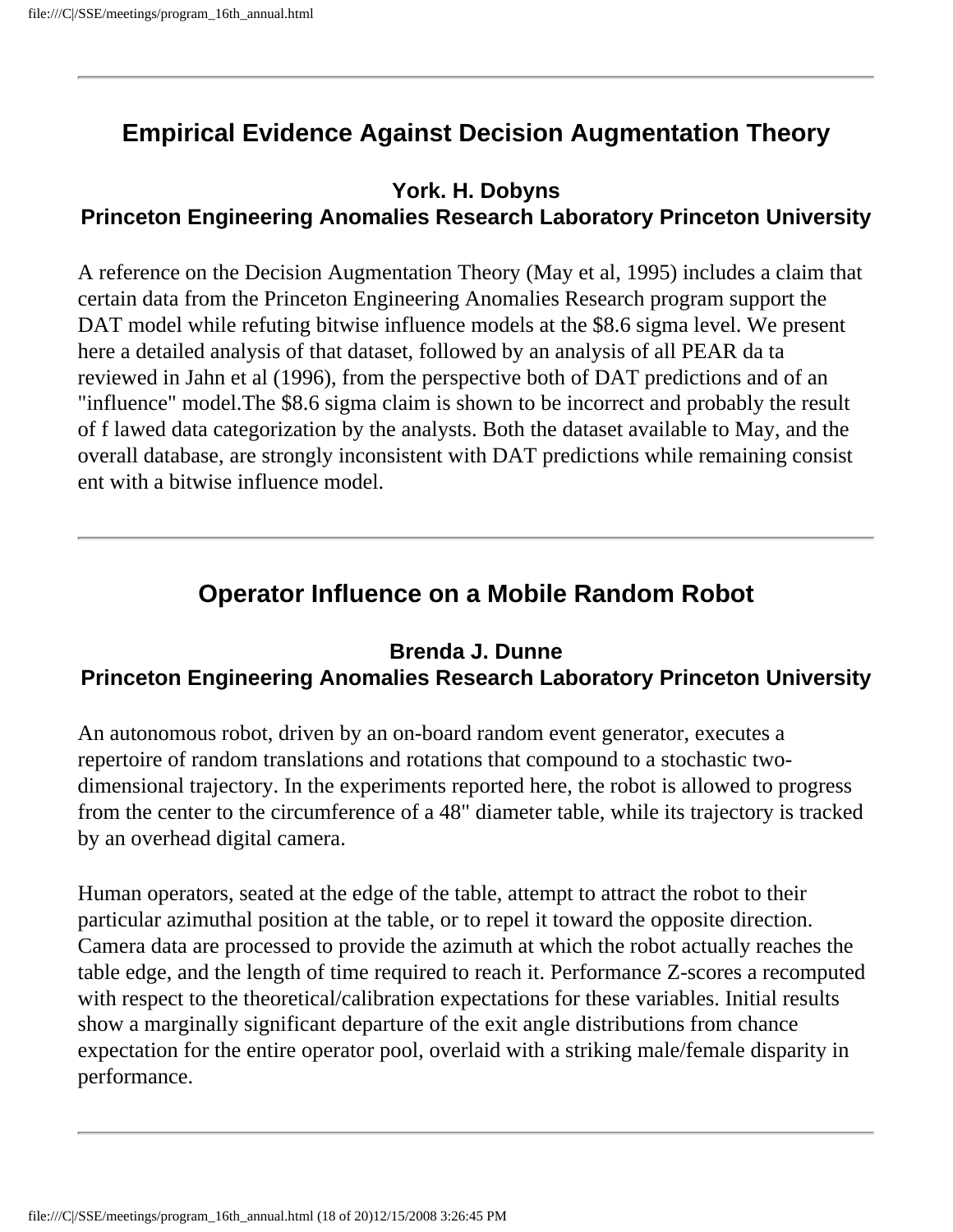### **Laboratory Analysis of Objects Appearing During Sessions with a Brazilian "Sensitive"**

#### **Stanley Krippner, Pierre Weil, Harbans Lal Arora, Roberto Crema, Ruth Kelson, and Michael Winkler**

Apparently anomalous events observed in the presence of the Brazilian "sensitive " Amyr Amiden have been investigated in a collaborative research design that included Amiden himself as both the research participant and a co-investigator. A previous report, published in the *Journal of Scientific Investigation,* described the efforts of an interdisciplinary team to obtain physiological and geomagnetic correlates of the phenomena (some of them producing statistically significant results) and Amiden' s own phenomenological descriptions of the phenomena. This report presents followup laboratory analysis of some of the objects that appeared under apparently anomalous conditions during sessions with Amiden.

### **Knowledge Beyond Reason and Emotion: The Third Source**

### **Frederick M. Brown, PhD. Psychobiology Program, Department of Psychology The Pennsylvania State University**

Conventional sources of personal information have been dichotomized into either cognitive or emotional, the first being considered as rational and the latter as irrational. Experiencing of either is separated from the other in an apparent sequential time-sharing relationship rather than a simultaneity, although both then color each other. Both are assumed to arise from different parts of the brain and nervous system. Yet, a third information source is available under special circumstances (apparently devoid of the characteristicsof the other two) that can be either salient and intrusive, or present and routinely ignored. It is known by different, cultural, and contextual terms: Scientifically, as a part of deliberate problem-solving, it is called "insight" or "sudden illumination."

When this information is routinely accepted and used by women in predicting events or outcomes, it is often pejoratively called "woman's intuition." When relied upon by theists, it is labeled as "the voice of God," "whisperings of the Holy Spirit," "the budd histic," etc. When used by mystics, it is various referred to as the "inner voice," "still small voice," "inner self," or "inner directedness." This end-product mentation often appears nearly complete, is reacted to with positive or negative emotional expression relative to its personal valence, and is verbally structured for rational verification. Its characteristics include intrusiveness, saliency, meaningfulness, possibility, and relevancy. Subject to